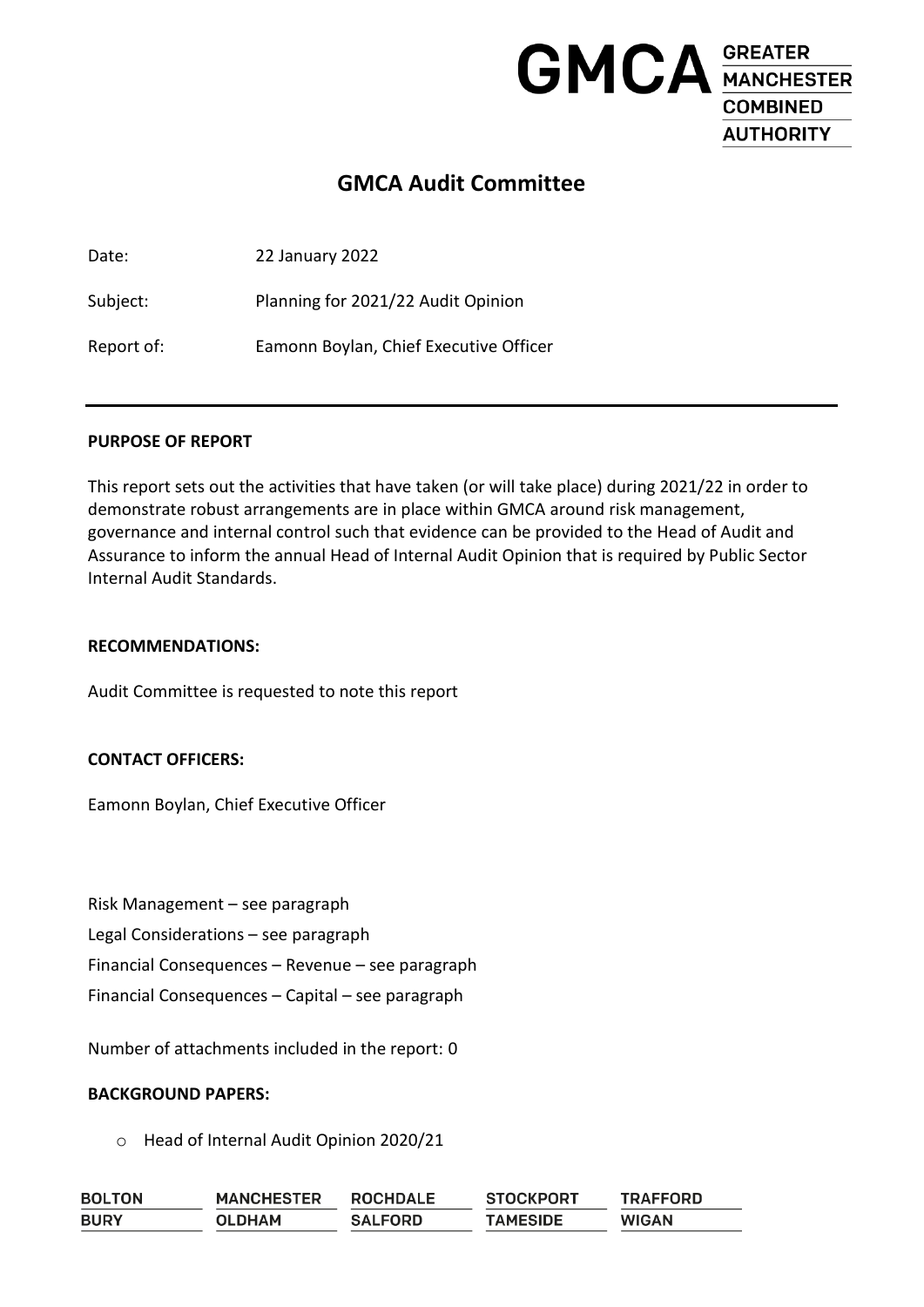| <b>TRACKING/PROCESS</b>                                                  |                                |     |  |  |  |  |
|--------------------------------------------------------------------------|--------------------------------|-----|--|--|--|--|
| Does this report relate to a major strategic decision, as set out in the |                                | No. |  |  |  |  |
| <b>GMCA Constitution</b>                                                 |                                |     |  |  |  |  |
|                                                                          |                                |     |  |  |  |  |
|                                                                          |                                |     |  |  |  |  |
| <b>EXEMPTION FROM CALL IN</b>                                            |                                |     |  |  |  |  |
| Are there any aspects in this report which                               |                                |     |  |  |  |  |
| means it should be considered to be exempt                               |                                |     |  |  |  |  |
| from call in by the relevant Scrutiny Committee                          |                                |     |  |  |  |  |
| on the grounds of urgency?                                               |                                |     |  |  |  |  |
| <b>TfGMC</b>                                                             | <b>Overview &amp; Scrutiny</b> |     |  |  |  |  |
|                                                                          | Committee                      |     |  |  |  |  |
| N/A                                                                      | N/A                            |     |  |  |  |  |
|                                                                          |                                |     |  |  |  |  |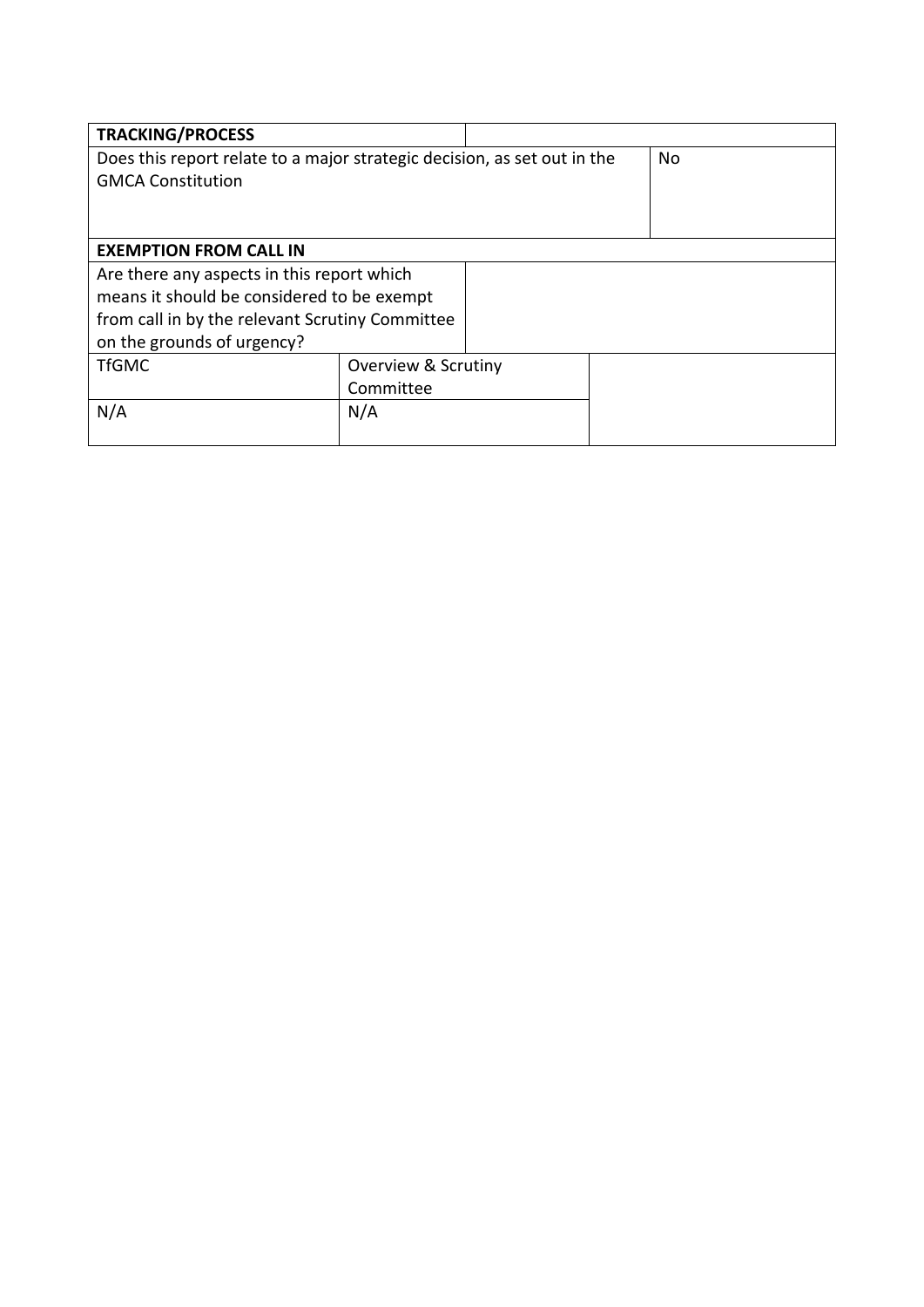# **1. Introduction**

1.1 This report sets out the activities that have taken place or will take place during the 2021/22 financial year, in order to demonstrate robust arrangements are in place within GMCA around risk management, governance and internal control such that evidence can be provided to the Head of Audit and Assurance to inform the annual Head of Internal Audit Opinion that is required by Public Sector Internal Audit Standards.

# **2. Background**

- 2.1 The Head of Internal Audit is required, under the Public Sector Internal Audit Standards (PSIAS), to provide an annual report summarising the work undertaken by internal audit during the financial year and to provide an overall opinion of the adequacy and effectiveness of the organisation's framework of governance, risk management and internal control.
- 2.2 In 2020/21 the Head of Internal Audit provided a "limited" assurance opinion. Whilst audits of internal controls generally provided assurance of their effective design and operation, the opinion was reflective of the fact that some of the wider governance and organisational risk management arrangements were yet to develop to a mature and consistent state.

## **3. Management Response**

- 3.1 The GMCA Chief Executive Management Team (CEMT) are keen to ensure that the Head of Internal Audit Opinion for 2021/22 shows improvement from the previous opinion. GMCA have undertaken a number of activities during the year to address previous audit actions and to embed risk management arrangements.
- 3.2 CEMT and GMCA as a whole are committed to making, and evidencing, improvements to those areas identified in the previous audit opinion that contributed to the limited assurance rating as well as continuing to demonstrate a robust internal control environment. The following sets out the activities undertaken this year in relation to each of the areas considered within the opinion.

## **4. Corporate Governance**

4.1 The opinion in relation to Corporate Governance was impacted due to two audits that were undertaken in 2020/21 which provided limited assurance in relation to governance arrangements. These were Mayoral Advisors and Performance Management. Actions were agreed as part of both of those audits, the current status of those is:

## *(i) Performance Management:*

A set of corporate performance metrics has now been agreed across the organisation, along with a Corporate Calendar of key events/milestones and a corporate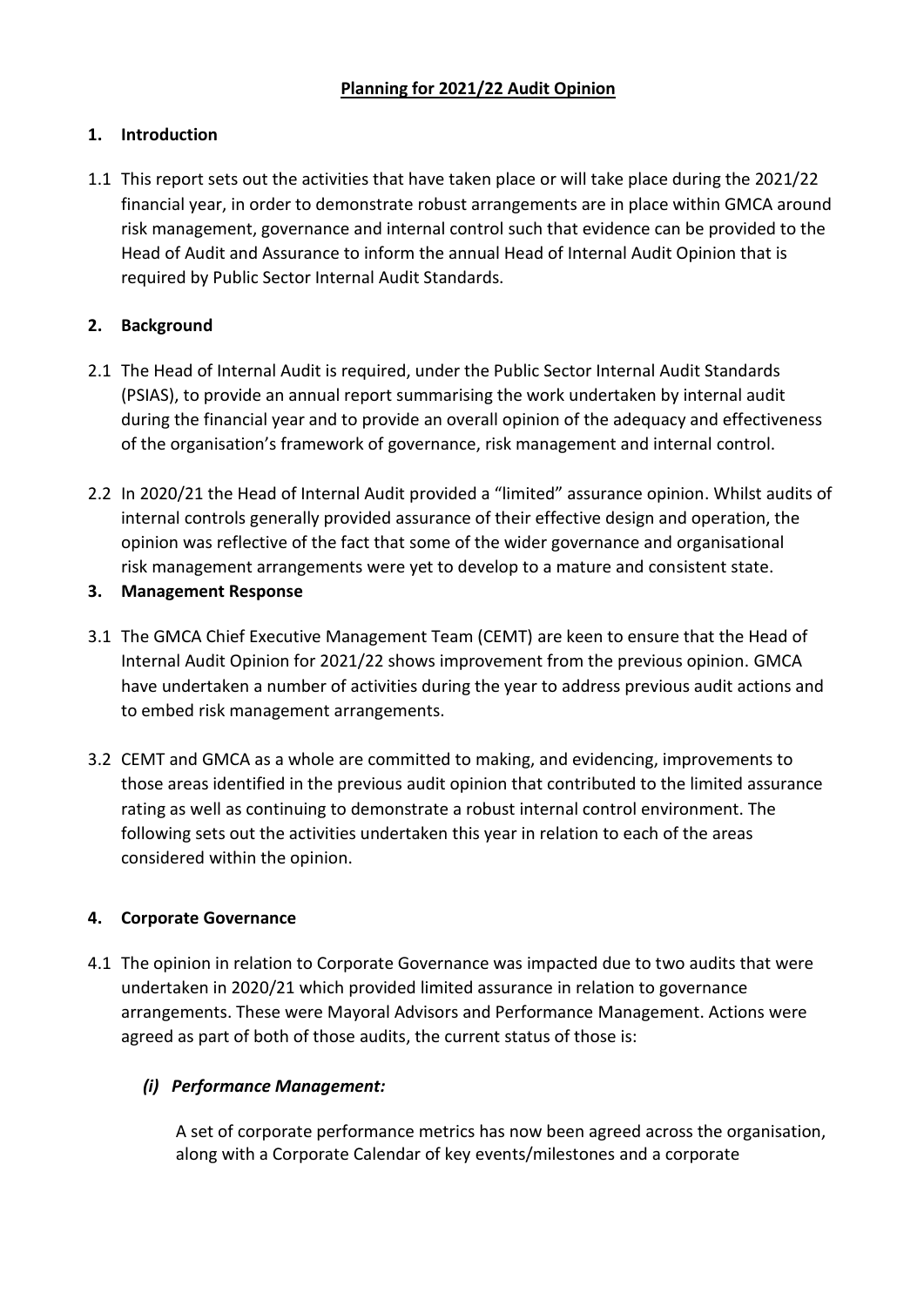performance dashboard. This was piloted before Christmas and will be fully trialled in January based on Q3 21/22 data.

This will be further refined and fully implemented from April 2022 on a quarterly basis.

The Senior Leadership Team will review these metrics each quarter and discuss any corporate wide concerns/priorities for the following quarter.

A dashboard of key performance information will also be presented to the GMCA Resources Committee on a quarterly basis including financial performance data.

## *(ii) Mayoral Advisors*

The actions from the Mayoral Advisors audit have been implemented. In addition further work has been undertaken to ensure more there are clear and transparent process in place for the appointment of advisors. This will include all future appointments being subject to Resources Committee approval, with terms and conditions and remuneration on public record.

Any advisors will be required to complete declaration of interests and advisors will be prohibited from bidding from CA contracts for term of their appointment

- 4.2 In addition to the specific responses to the two areas described above GMCA will take further action to embed the improvements in corporate governance delivered over the past two years, this will include:
	- Reviewing and refreshing the GMCA counter fraud policies .
	- Provide all necessary support to the internal audit of governance in Q4 21/22, including prompt management responses and delivery of agreed actions.
	- Ensure prompt delivery of all remaining open audit actions including working with the SLT and CEMT to address any areas where actions are not being delivered on time.
	- Use of the GMCA Senior Leadership team (SLT), GMFRS Exec team and CEMT to disseminate key issues which arise from the work of the internal audit team including key individual issues, any themes of concern and to share examples of best practice

## **5. Risk Management**

- 5.1 A new GMCA Risk Management Framework had been approved and launched in Q4 of 2020/21. At the time the audit opinion was developed there had not been sufficient time to fully roll out and embed the framework across the organisation. A risk management maturity assessment undertaken in Q4 of 2020/21 categorised the maturity of risk management arrangements as "Emerging".
- 5.2 Since then, significant work has been undertaken across the organisation to formally develop and standardise Directorate risk registers. This is in addition to the regular review by SLT of organisational and strategic risks that had happened historically.